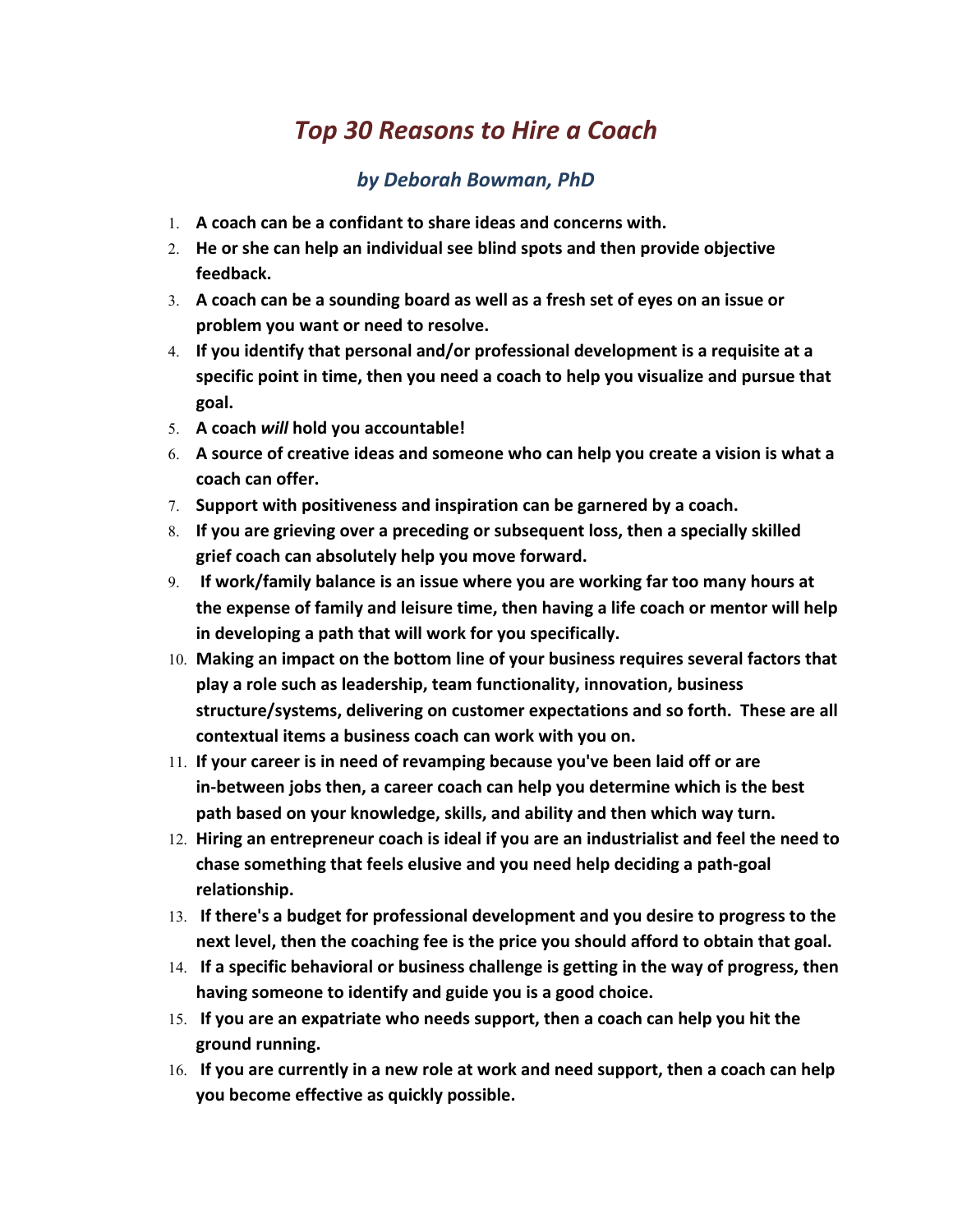- 17. **If there is something that is keeping you awake at night, then this alone is a reason to seek the help of a coach.**
- 18. **If you lack a clear strategy for your business and need an objective view, then a business coach can help you balance this project systematically.**
- 19. **A coach is a great investment when there are too many issues to cope with alone and you need a confidant, mentor or a sounding board to make change happen and meet your expectations.**
- 20. **A coach uses a discovery process that will reveal where a hindrance lies, whether it's in your own thinking and beliefs, within your team, in your competitive or regulatory environment, or in your processes and technology.**
- 21. **Even if you are self-reliant and just feel the need to invest in yourself and have a safety net, most type coaches can help you move forward.**
- 22. **A specially trained coach has been taught to help individuals to better adapt to organizational and life changes.**
- 23. **If you either lack the clarity, focus, mindset, the skills to drive your business forward, or perhaps don't know what you want from your business or how to get it, then a coach is your best option.**
- 24. **A private and confidential consult is important if you are the business owner or a member of the senior team and have issues or fears you don't yet feel comfortable raising with the rest of your peers, managers, customers, or the public.**
- 25. **When an employee, whether a-level or c-level, needs development because of a transition or major change a coach can help.**
- 26. **Bringing someone into either your business or personal situation to challenge, push and inspire you again and again might just take you to a better place, be it profits, a new job, down a different life journey, or wherever.**
- 27. **Coaching is not a walk in the park or a quick fix and if you ask someone who has been coached, they will likely have nothing but positive things to say about the results and experience.**
- 28. **The person may be having interpersonal issues with someone and need help with communication skills, conflict management/resolution and so forth to deal with the corrosive situation... support from a skilled coach would be helpful.**
- 29. **Coaches help create vision and then provide moral support, the potential for growth and a trusting confidant to achieve that vision.**
- 30. **It's hip to be coached!**

**Conclusion...a coach offers something different for everyone! Often times, people feel isolated at the top or elsewhere in their lives and need to offload with someone who is not biased or personally connected to the situation. Most individuals fall somewhere on this list and actually fall under more than one reason. No matter where you fall on the list, the**